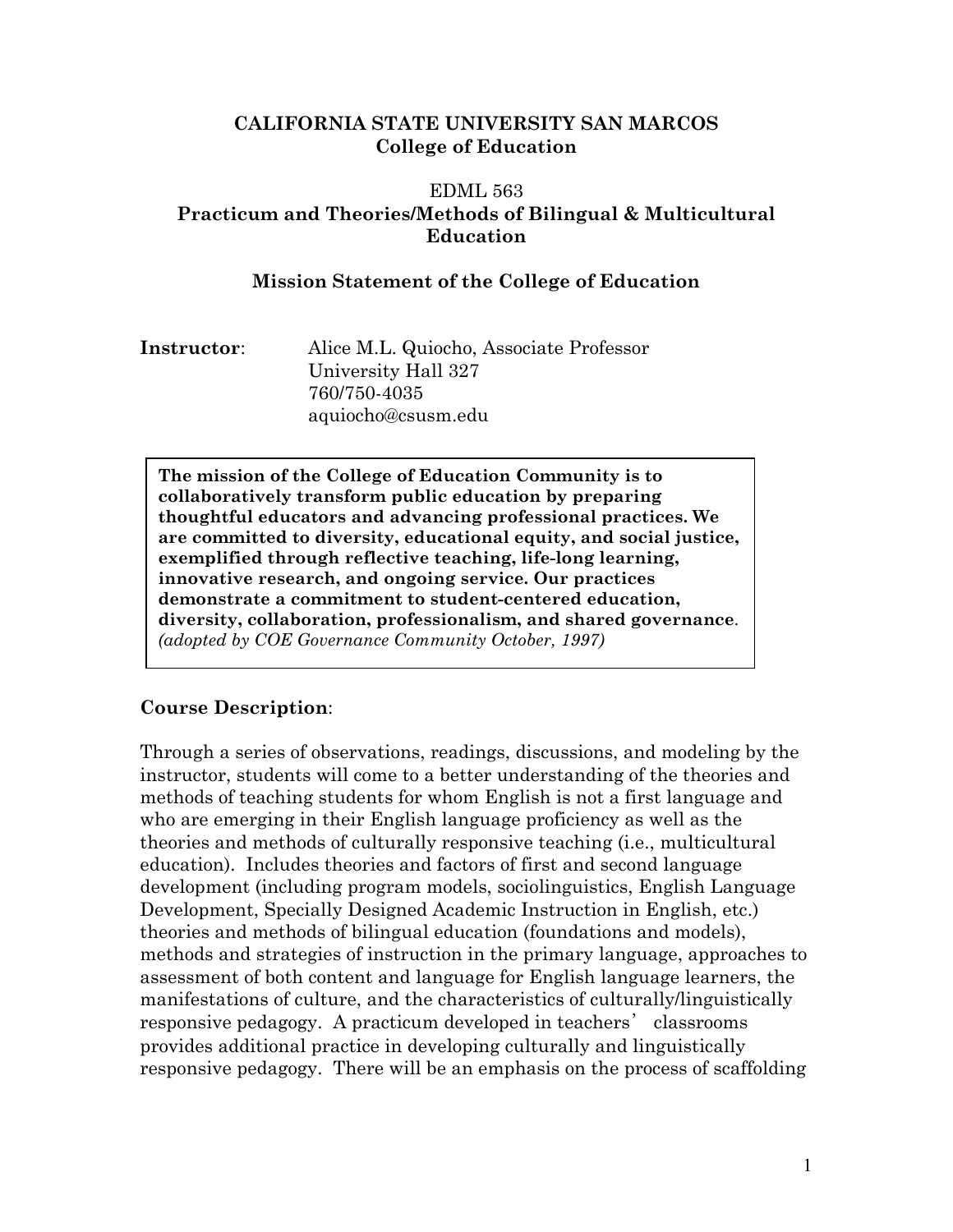and differentiating instruction to meet the needs of English Language Learners.

## **Course Objectives:**

- 1. Explain the basic terms, philosophies, problems, issues, history and practices related to the education of language minority persons in California and the US.
- 2. Explain the existing pupil identification, assessment (CELT), and language reclassification or re-designation requirements for the state of California.
- 3. Explain the interrelationships between bilingual education and English as a second language goals and methods.
- 4. Explain a "goals-centered" approach to assuring that curriculum and instruction are geared toward culturally and linguistically responsive teaching.
- 5. Explain how the current laws (prop. 227, etc.) affect the education of English language learners.
- 6. Discuss how to engage in standards-based education, have high expectations for all students and ensure success for speakers of languages other than English.
- 7. Explain the basic competencies related to language acquisition and language development that are necessary to possess CLAD certification.
- 8. Explain the process of ELD instruction as well as SDAIE.

**In 1992, the College of Education voted to infuse Crosscultural, Language and Academic Development (CLAD) competencies across the curriculum. The CLAD competencies are attached to the syllabus and the competencies covered in this course are highlighted.** 

#### **Textbooks**:

Peregoy, S.F. & Boyle, O.F. (2001), Reading, writing and learning in ESL. Longman.

Gibbons, P. (1993). Learning to learn in a second language. Heinemann.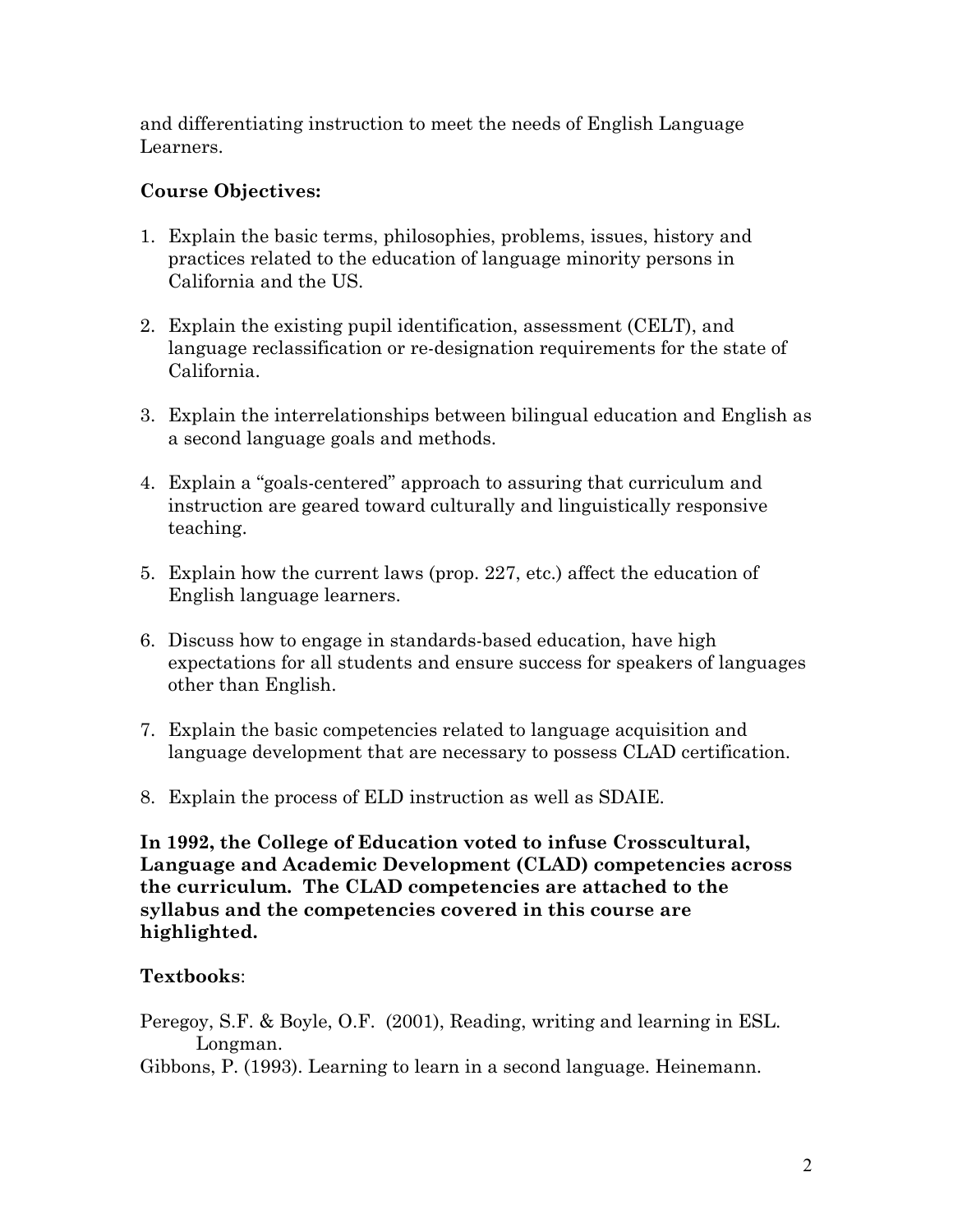#### **Assignments**:

**1. Participation and Attendance (15 points).** Reflections, Quickwrites or small assignments for you to do in your classrooms are counted as part of the participation points and will be used periodically. In addition, as part of the attempt to assure that you're keeping up with the reading and leading the class into the topic for the sessions' activities, you will be asked to complete reading reactions for 10 class sessions. These half page reactions should highlight the main idea from the reading(s) for that session, state one question that the readings raise for you, and state one reaction to the reading.

#### **Attendance Policy**

Due to the dynamic and interactive nature of courses in the College of Education, all students are expected to attend all classes and participate actively. At a minimum, students must attend more than 80% of class time, or s/he **may not receive a passing grade** for the course at the discretion of the instructor. Individual instructors may adopt more stringent attendance requirements. Should the student have extenuating circumstances, s/he should contact the instructor as soon as possible.

This course deals with complex material processed in a variety of ways. Structured interactions, group processes, oral presentations, guided discussion of readings, and self-disclosure exercises are the norm. **Students are expected to have read assigned materials by the date indicated in the syllabus, and should be prepared to discuss readings individually or in variously structured groups.** Due to the fast paced and highly interactive nature of the course, regular attendance and full participation are expected: teaching and learning is difficult (if not impossible) if one is not present and engaged in the process. Therefore, College Policy is amplified as follows: 1. Missing more than 2 class meetings will result in the reduction of one letter grade. 2. Arriving late or leaving early on more than two occasions will result in the reduction of one letter grade. 3. Illness and emergency circumstances will be negotiated on a caseby-case basis. Students are expected to establish appropriate personal, academic and career-ladder priorities. These measures should not be considered punitive. Rather, they should be viewed as taking appropriate individual responsibility for one's own learning in a democratic, collaborative and reciprocal-learning environment.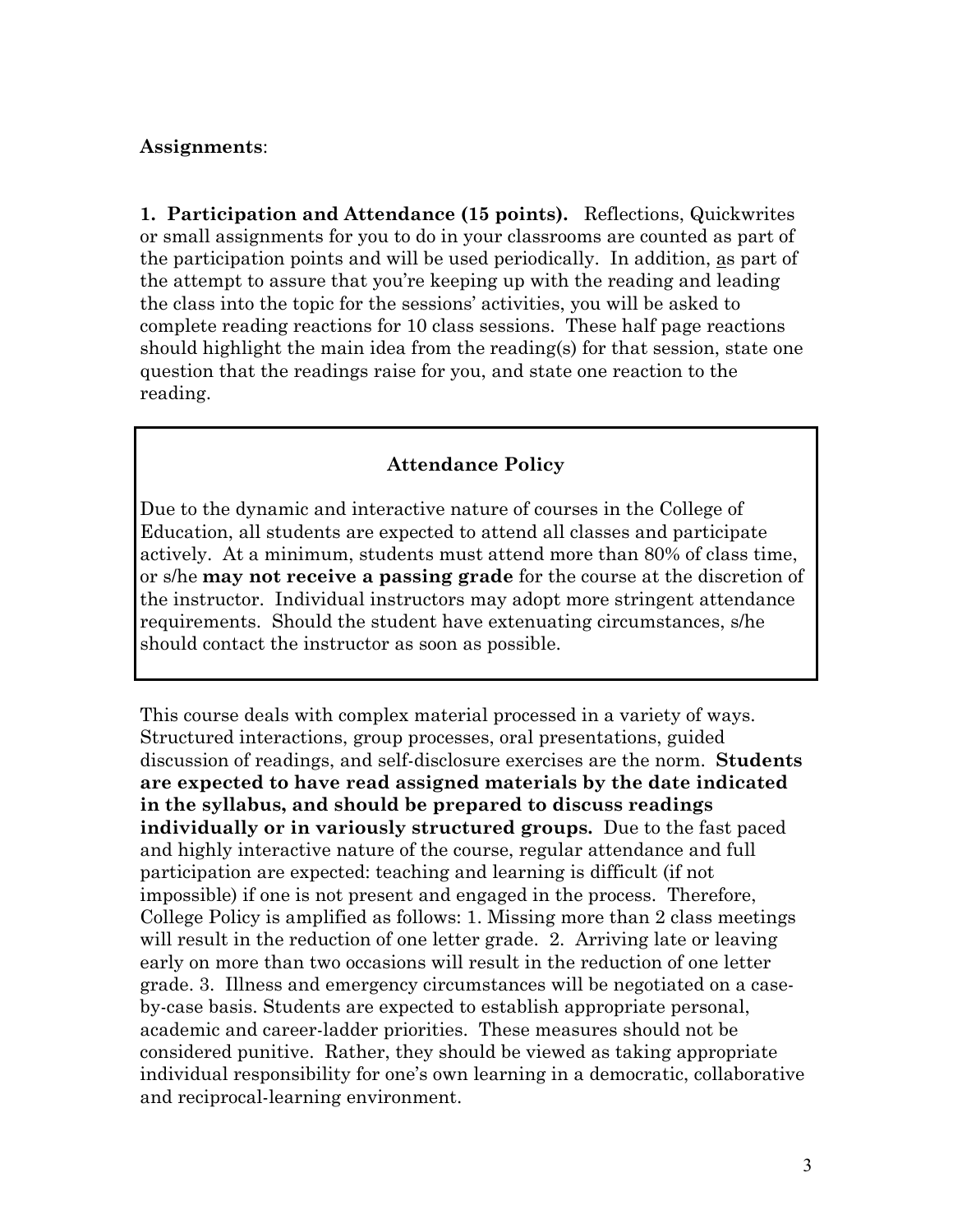**2. Language/Cultural Responsive Lesson. (120 points)***.* This lesson is meant to be used with the multicultural literature selections you have made. Develop a detailed lesson that focuses on developing academic language in children. This lesson may be a part of what you are teaching in social studies or science. The **primary** purpose of this lesson is to prompt you think about student needs step by step in at least one lesson. The **second** purpose of this lesson is to prompt you to find ways to provide English Learners access to grade level content or to the core curriculum. In this lesson you should include the following:

- 1. Consider who the children are. Describe the population and note the cultural as well as language needs of the children. **(10 points)**
- 2. List the assessment used to determine student needs. **(10 points).**
- 3. Based on student needs, develop language objectives for different groups of students in the class. **(10 points)**
- 4. Based on student needs, develop a cognitive objective that will help children learn a critical concept that has been incorporated into the cognitive objective. **(10 points)**
- 5. Be clear about how you will group the students and why you feel this grouping structure is necessary. Remember that you are grouping for optimum student learning not for teacher convenience. Groups should nit be life sentences and flexible grouping dictates that students be grouped in a variety of ways that can clearly be shown to best benefit academic achievement. **(5 points)**
- 6. Based on student needs, select and clearly describe the scaffolds you will use to support student learning. Provide a rationale for each scaffold **(10 points)**
- 7. Describe all the materials that are related to the cultures of the students in the classroom and will also create comprehensible input for students in the lesson. **(5 points)**
- 8. Describe the lesson step by step. Think about the lesson in terms of someone else who can come into your classroom and teach the lesson and address the needs of individual students in the class. **(10 points)**
- 9. Describe the assessment you will use to determine whether students have learned the content objective **and** the language objective. Teacher observation will not be sufficient for this one. Think of ways to assess language and content understanding. Checklist? Based on what criteria? Rubric? Based on what criteria? Teacher made test? Testing the language objectives? The cognitive objectives? Remember that this lesson is to develop CALP and teach for content mastery. **(10 points)**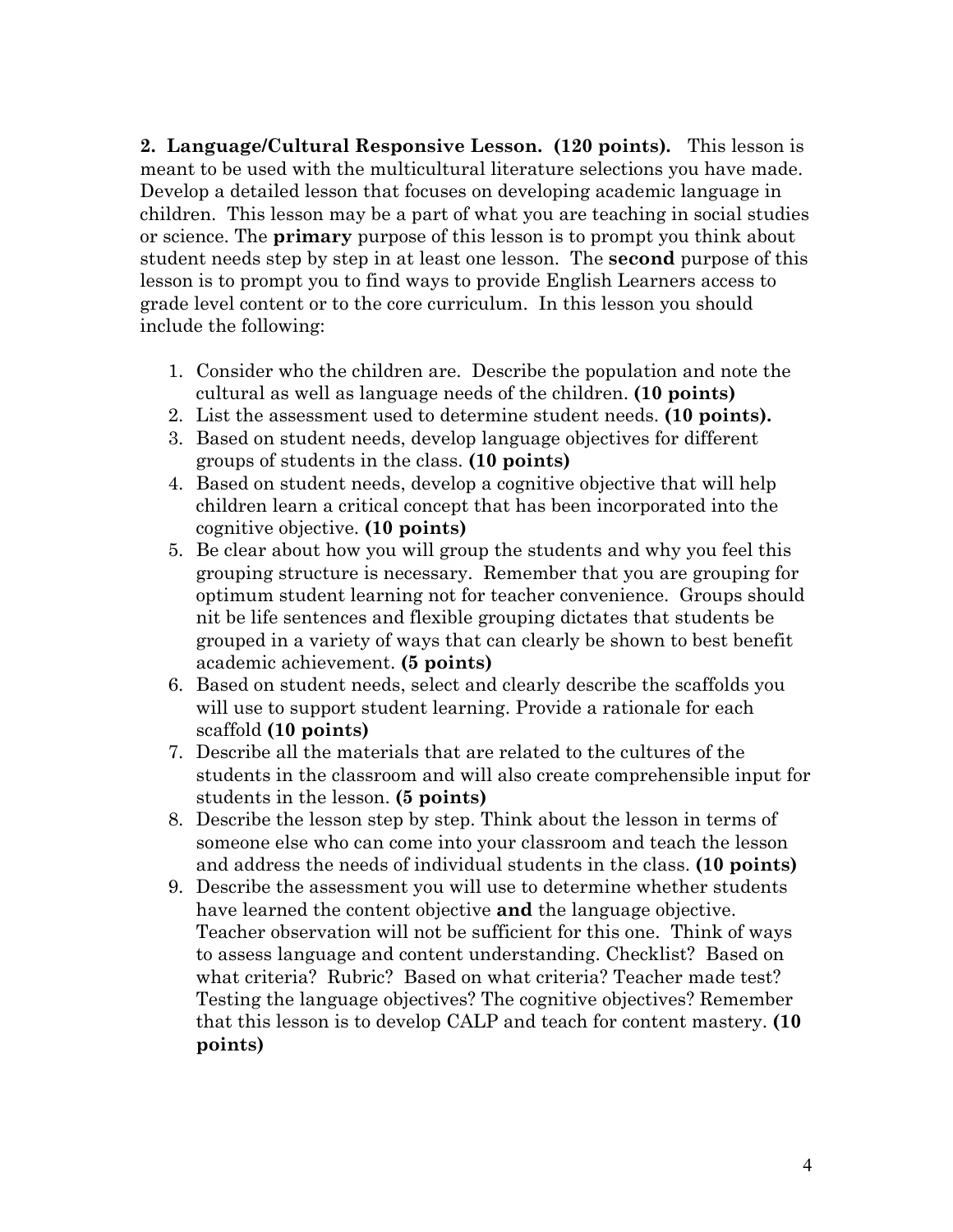- 10.Decide on what you will do with the students who do not understand the content nor develop the language you intended for them to develop**.**  What additional scaffolds will you use? Why? **(10 points)**
- 11.Teach the lesson. Videotape yourself and critique (reflect on) your own teaching in terms of culturally and linguistically responsive teaching as well as language development. A checklist will be provided. **(10 points)**

This three to five page reflection will detail what you learned about yourself as a teacher. Look at the student work and the assessments. Suggest ways you could have improved your instruction, addressing any steps you might have missed as well as what went right. **Due: December 4.** 

#### **3. Tracking English Learners (170 points)**.

This project is one in which you will examine, track, and analyze the language progress of English Learners. The purpose is to track student progress over time to determine whether growth has been made or not. [If students have not made growth or have either remained the same or lost academic growth, there is a need for critical examination of curriculum as well as teaching practices.] Engage in the following process for this project:

- 1. Locate the CELDT scores for each English Learner in your class and record the levels for at leas two years. Remember that students receive scores in three areas: listening and speaking, reading, and writing. **(10 points)**
- 2. Locate the sheet that shows the raw scores and the standard scores for the levels at which your student(s) scored and make note of the raw score as well as the standard score in each of the three areas in which students have been tested. **(10 points)**
- 3. Analyze where your student is on the continuum of raw scores and standard scores to determine what that means in terms of differentiated instruction. Make notes of your thoughts, always thinking about access to grade level content and what that means in terms of scaffolding instruction, determining flexible grouping, and providing quality feedback on academic accomplishments. **(10 points)**
- 4. Publisher descriptions of what English Learners at your grade level should be able to do in terms of listening and speaking, reading, and writing. Note what those descriptions are. **(10 points)**
- 5. Locate the descriptions of what English Learners should be able to do as noted in the English Language Development Standards, based on standards you think are a critical part of your curriculum. **(10 points)**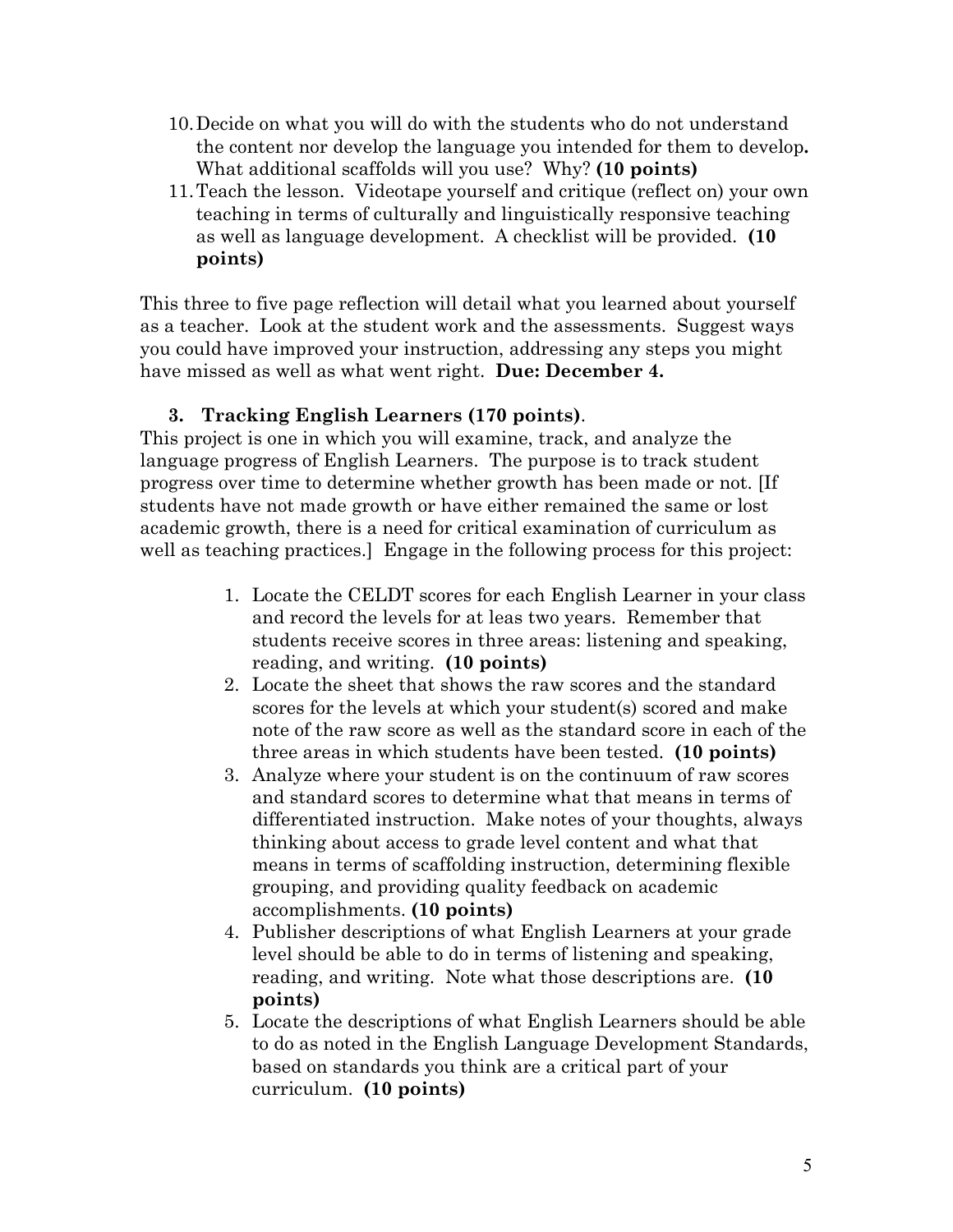- 6. Locate other assessment data on English Learners. For example, SAT 9 scores since CAT 6 scores are probably not available. If CAT 6 scores are available, use those scores as well. **(10 points)**
- 7. Locate authentic assessment data on students. These data may include writing samples scored using a rubric as well as running records or informal reading inventories that record miscues students make while reading. Data may also include interviews with students about their perceptions of themselves as readers and writers and as learners. **(10 points)**
- 8. Record the academic progress of students on a grid or other device where you can clearly see the scores for analysis and reflection purposes. **(10 points)**
- 9. Research sample items of the standardized tests and determine what academic language (as well as reading, writing, and thinking) students must be able to use in order to process and respond to the questions that are posed in standardized tests. **(10 points)**
- 10.Analyze samples of authentic assessment results to determine student strengths (what can they do) as well as areas of needs (what they need to do in order to be successful academically with grade level content). Record strengths and areas of need. **(10 points)**
- 11.Analyze your curriculum. What standards are you teaching? That is, what are the **most critical standards** you know must be mastered by students? List those. **(10 points)**
- 12.Analyze and list strategies you use to instruct students to attain the standards. **(10 points)**
- 13.Analyze and list how you group students to ensure that they meet the standards. Include a rational for flexible groupings. **(10 points)**
- 14.Analyze and list how you decide on instructional scaffolds to ensure that students attain the standards and exactly how you provide corrective feedback (instruments used) and focus on mastery of content learning. **(10 points)**
- 15.Analyze and list how you assess student growth on an ongoing basis and how that assessment informs your instruction. That is, what do you do with the data obtained from ongoing assessment? How do they affect instruction, feedback and grouping? **(10 points)**
- 16.Analyze and reflect on all you have done. Honestly determine what it is you need to do in addition to what you are already doing to ensure that English Learners master grade level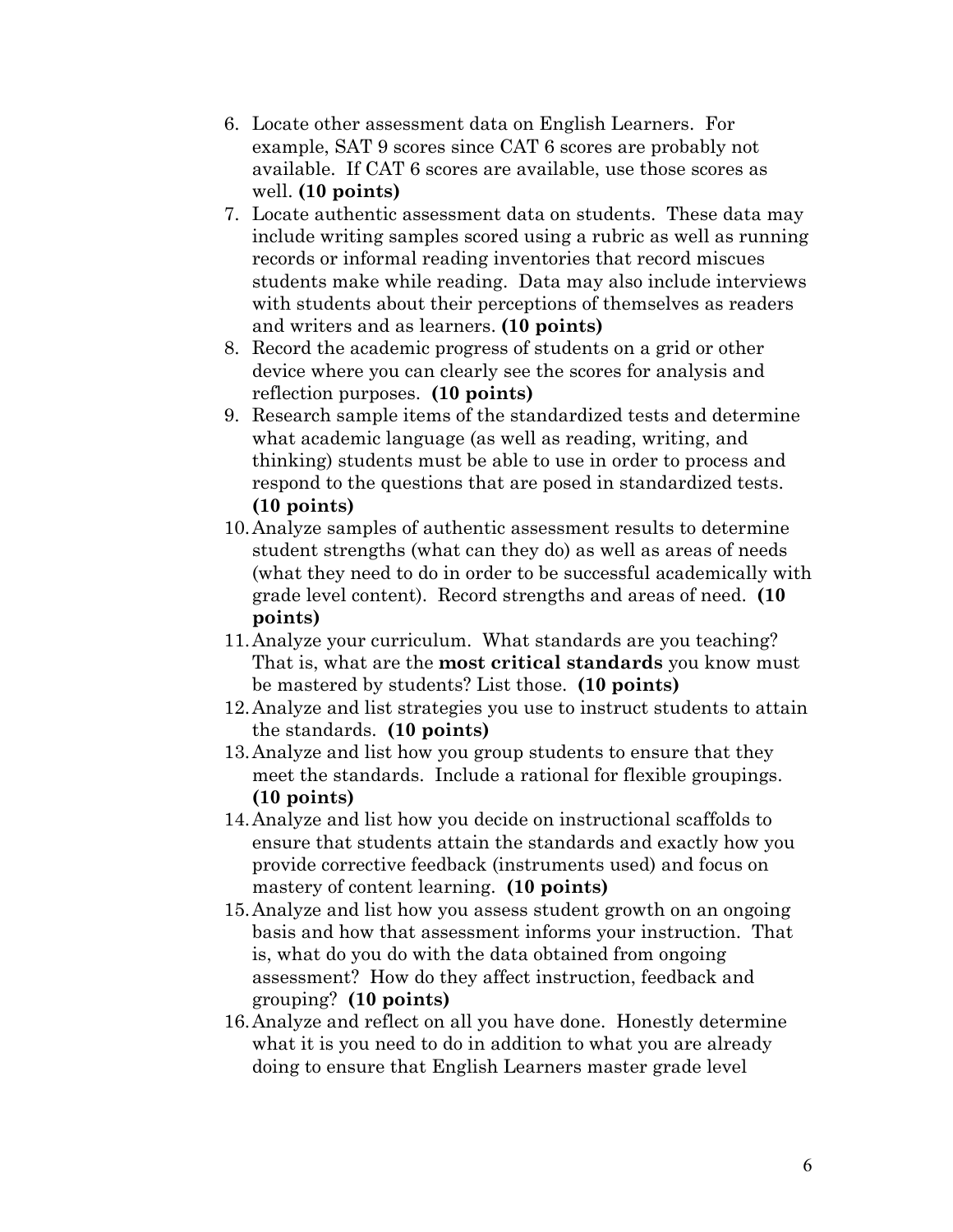content. List what you are doing as well as next steps to be taken to ensure academic success. **(10 points)** 

17.Reflect on the entire process (3 type-written pages). No doubt this will be an arduous process; however, it is something that must be done and is expected under the No Child Left Behind Act and the accountability system set up for state and schools under that act. What have you honestly learned about your students? What will you begin to do differently based on this process of analysis? **(10 points) Due: November 27.** 

**Oral Language Sample. (30 points)** Obtain an oral language sample from one student, an English Learner. To obtain this sample, you do the following:

- Interview the student about his or her needs as a learner or personal perspectives about how the student views himself or herself as a reader, writer or learner in general. Ask questions like:
	- 1. What is easy about….
	- 2. What is hard about….
	- 3. How do you get help when you need it?
	- 4. Who do you go to for help?
	- 5. Do you think you are a good….? Why? Why not?
	- 6. If someone were having trouble ….., how would you help that person?
	- 7. How would the teacher help that person?
	- 8. What do you think you could do to help yourself be better at…..? What else could you do?

Ask probing questions that encourage the student to expand on his or her answers. The idea is to encourage the student to talk and not simply respond to "yes"/"no" questions. Thus, the questions you ask should all be open-ended with follow-up probing questions to obtain additional information and language from the student.

- Record student responses.
- Transcribe the recording and analyze the language in terms of meaning length units, that is, complete ideas that communicate general and specific thoughts to the listener. Re-analyze the meaning length units to determine what the student is doing to communicate his or her thoughts to another person.
- Make side notes to indicate whether the student appeals to you for language input. If that happens, note what you did about it. If you provided a word or phrase for the student, write down exactly what you said and why you felt you had to supply the language to the student.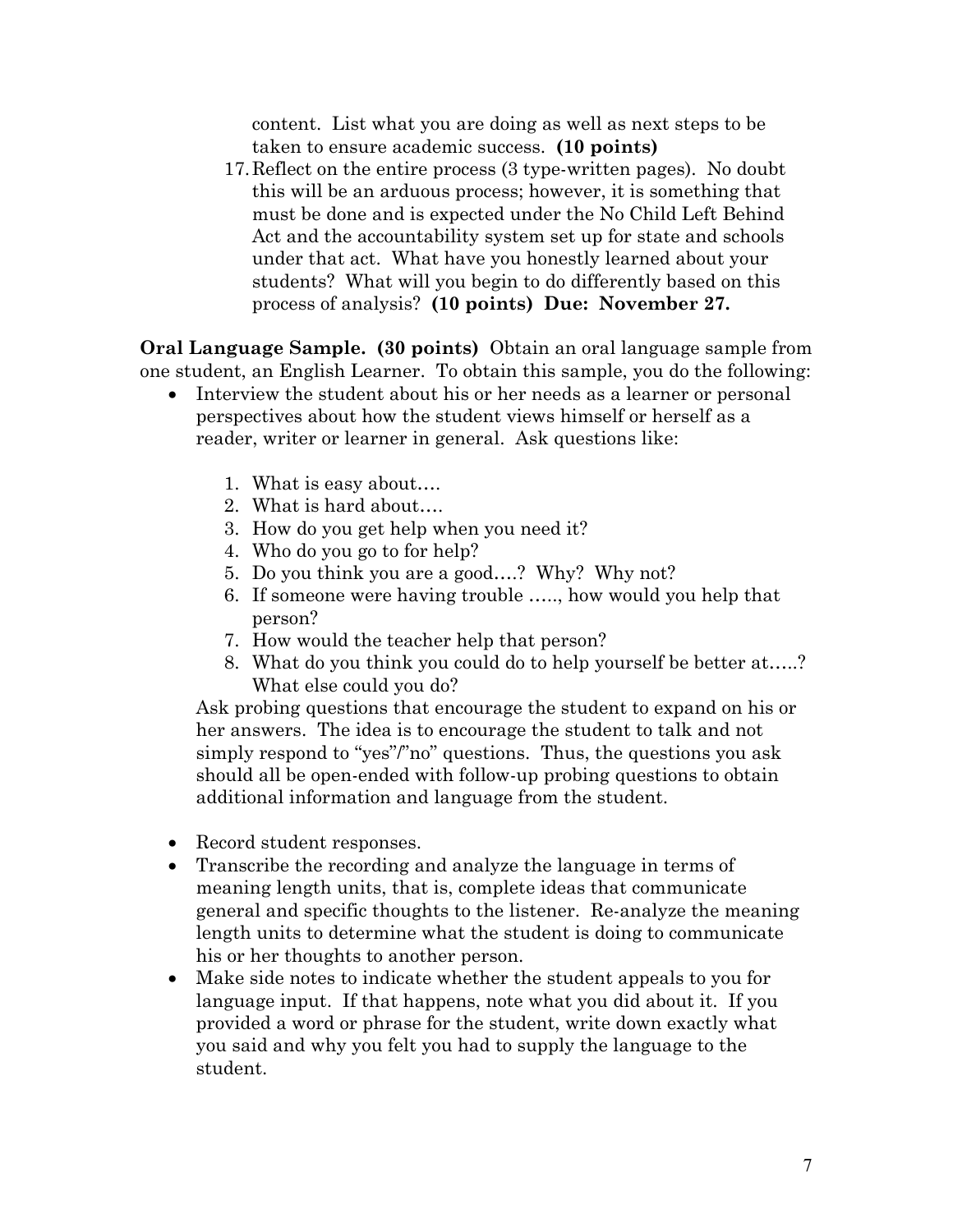• Analyze the data and make determinations about the kind of academic oral language support the student you interviewed requires. Note how and when you will provide that oral language support. **Due: September 25.** 

#### **GRADING**

*Grading Criteria:* Papers will be evaluated based on completeness, clarity, accuracy for the assignment **(follow the assignment descriptions step by step)**, depth of analysis, connections to class content, and overall impression of the work. Each written assignment will be graded approximately 90% on content and context (detail, logic, synthesis of information, depth of analysis, etc.), and 10% on mechanics (grammar, syntax, spelling, format, uniformity of citation, etc.) and form of presentation. All citations should use APA format. A helpful website for these formats follows:

http://www.uwsp.edu/acad/psych/apa4b.htm#IF

*Grading Scale:* A=95 -100, A-=90-94, B=80-89, C+=77-79, C=73-76, C-=70-72, D+=67-69, D=63-66, D-=60-62, F=59 or lower.

 *Submission Schedule:* Work submitted late will be reduced by one letter grade for each week it is late; after three weeks, the work will not be accepted.

#### **GENERAL CONSIDERATIONS**

*Outcomes and Standards:* The context for and scope of this course is aligned with standards for the Cross-cultural Language and Academic Development (CLAD) endorsement, as articulated by the California Commission on Teacher Credentialing, and as approved by the faculty of the College of Education. Further consideration has been given to the alignment of standards for multicultural education as articulated by the National Council for Accreditation of Teacher Education (NCATE), the Interstate New Teacher Assessment and Support Consortium (INTASC), and the National Board for Professional Teaching Standards (NBPTS) as well as the California Standards for the Teaching Profession (CSTP). Emphasis is placed on learning outcomes (what you know and can demonstrate) rather than on inputs (putting in "seat time", meeting minimum criteria for assignments, checking off tasks and activities), and how these outcomes correspond to your potential to enhance student learning as a teacher.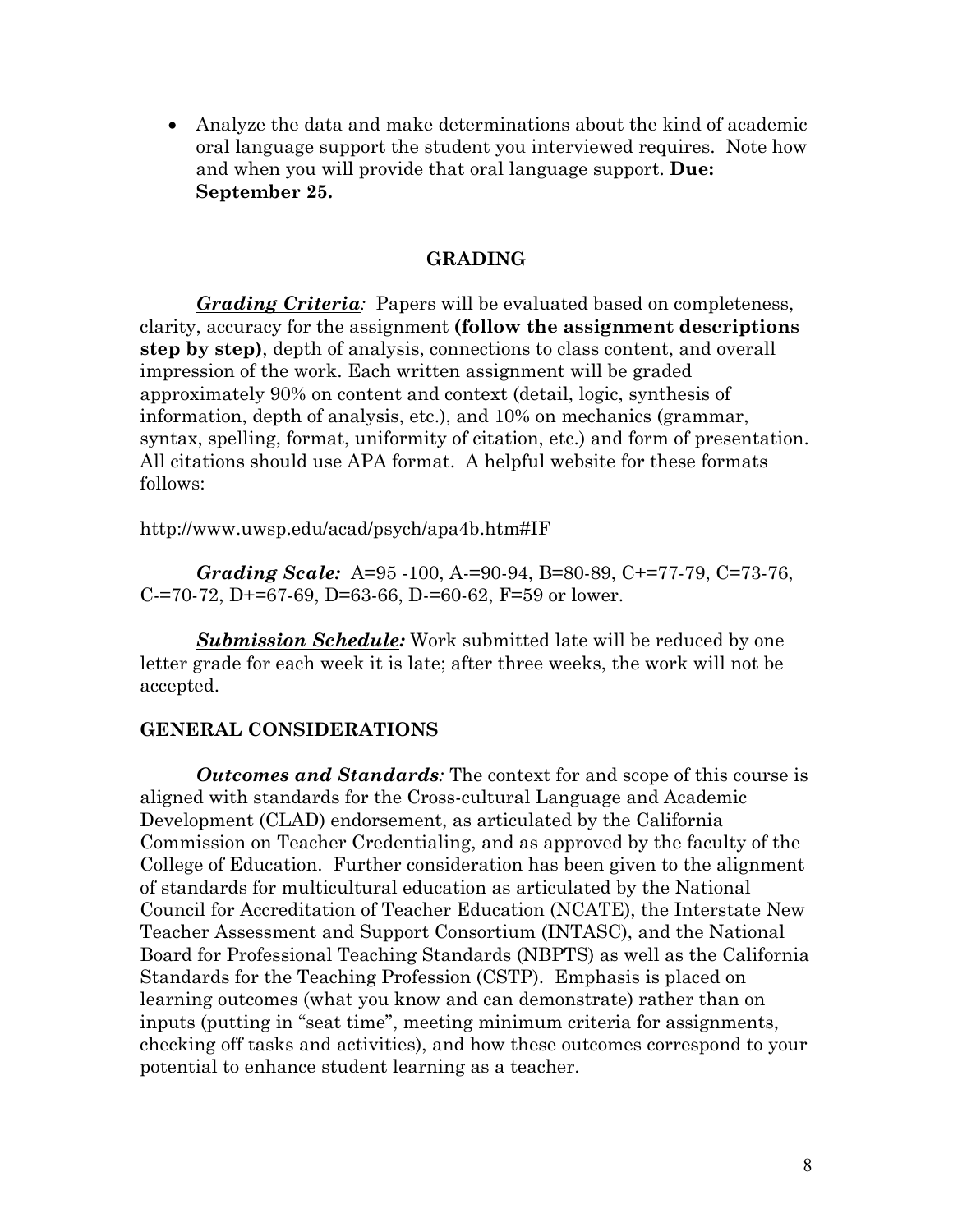*Academic Honesty:* It is expected that each student will do his or her own work, and contribute equitably to group projects and processes. If there is any question about academic honesty, consult the University Catalog.

*Appeals:* Every student has the right to appeal grades, or appeal for redress of grievances incurred in the context of any course. Disputes may be resolved informally with the professor, or through the formal appeal process. For the latter, consult Dr. Peggy Kelly, Associate Dean.

*Ability:* Every student has the right to equitable educational consideration and appropriate accommodation. Students having differing ability (mobility, sight, hearing, documented learning challenges, first language/English as a second language) are requested to contact the professor at the earliest opportunity. Every effort will be made to accommodate special need.

| <b>Session</b> | Topic                                                                              | Assignment                                                                                       |
|----------------|------------------------------------------------------------------------------------|--------------------------------------------------------------------------------------------------|
| (1)            | Connections to the first two<br>courses.<br>Course overview and orientation;       |                                                                                                  |
|                | explanation/review of required<br>projects for the courses.<br>Review demographics |                                                                                                  |
|                | A brief look at language policies                                                  | Peregoy and Boyle Chapter 1                                                                      |
| (2)            | that affect classroom practice.                                                    |                                                                                                  |
|                |                                                                                    | Homework: Make preparations                                                                      |
|                | Assessing and developing oral                                                      | for and begin to collect the data                                                                |
|                | language in second language<br>learners.                                           | from an oral language sample of                                                                  |
|                |                                                                                    | an English Learner                                                                               |
|                |                                                                                    | Bring in grade level textbooks as<br>well as other materials being<br>used in the classroom with |
|                |                                                                                    | <b>English Learners</b>                                                                          |
| (3)            | Review of second language<br>acquisition                                           | Peregoy and Boyle, Chapter 2                                                                     |
|                | Access to grade level content                                                      |                                                                                                  |
|                | Oral language development:                                                         | Peregoy and Boyle, Chapter 4                                                                     |
| (4)            | functions of oral language                                                         |                                                                                                  |
| <b>Session</b> | Topic                                                                              | Assignment                                                                                       |

*Tentative Course Calendar*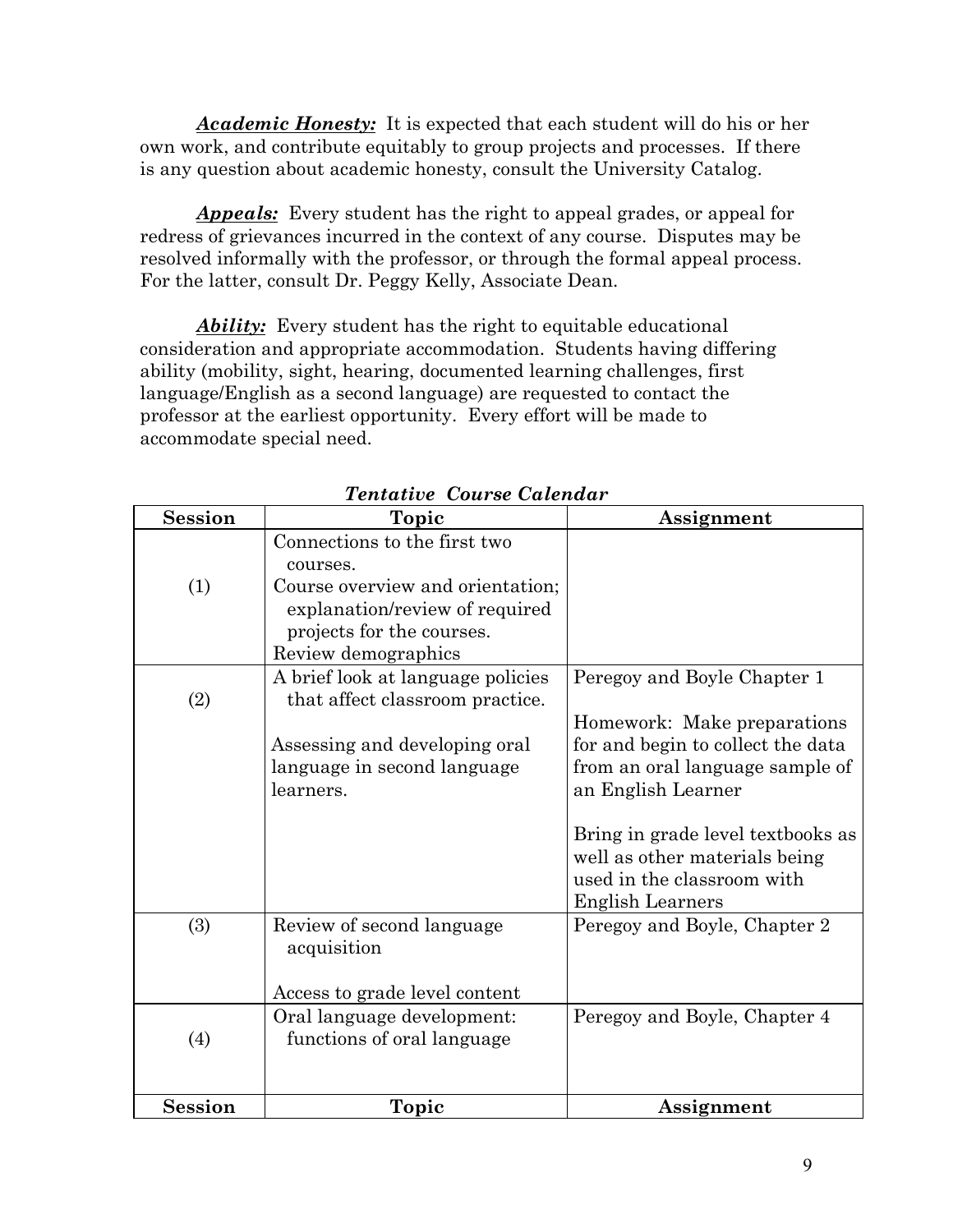|      | Classroom Practices: SDAIE,   | Peregoy and Boyle, Chapter, 3 |
|------|-------------------------------|-------------------------------|
| (5)  | ELD, Assessment               |                               |
|      | CALLA – Cognitive Academic    | Peregoy and Boyle, Chapter 3  |
| (6)  | Language Learning Approach    |                               |
|      | <b>Emergent Literacy</b>      | Peregoy and Boyle, Chapter 5  |
| (7)  |                               |                               |
| (8)  | Visual literacy               | Video                         |
|      | English learners and process  | Peregoy and Boyle, Chapter 6  |
| (9)  | writing                       |                               |
|      | Reading and literature        | Peregoy and Boyle, Chapter 7  |
| (10) | instruction for English       |                               |
|      | language learners             |                               |
|      | Content reading and writing:  |                               |
| (11) | Prereading and during reading |                               |
|      |                               |                               |
|      |                               | Peregoy and Boyle, Chapter 8  |
|      | Content reading and writing:  |                               |
| (12) | Postreading strategies for    |                               |
|      | organizing and remembering    | Peregoy and Boyle, Chapter 9  |
| (13) | Reading assessment            | Peregoy and Boyle, Chapter 10 |
|      | Assessing using grade level   |                               |
|      | textbooks: think aloud        |                               |
| (14) | Last day of class             |                               |

## **ELD Observation Matrix (To be used to view and reflect on your lesson)**

# **Metacognitve**

# **Preparation and Planning**

- 1. Identify clear language objectives to develop student knowledge and use of English listening, speaking, reading and writing.
- 2. Focus on language structures, functions and patterns that link to the English and the ELD standards.
- 3. Make deliberate efforts to help students progress to the next higher English proficiency level.
- 4. Identify effective teaching strategies, e.g., TPR, natural approach, language experience approach, brainstorming, jigsaw activities and cooperative learning groups.

# **Teaching Procedures**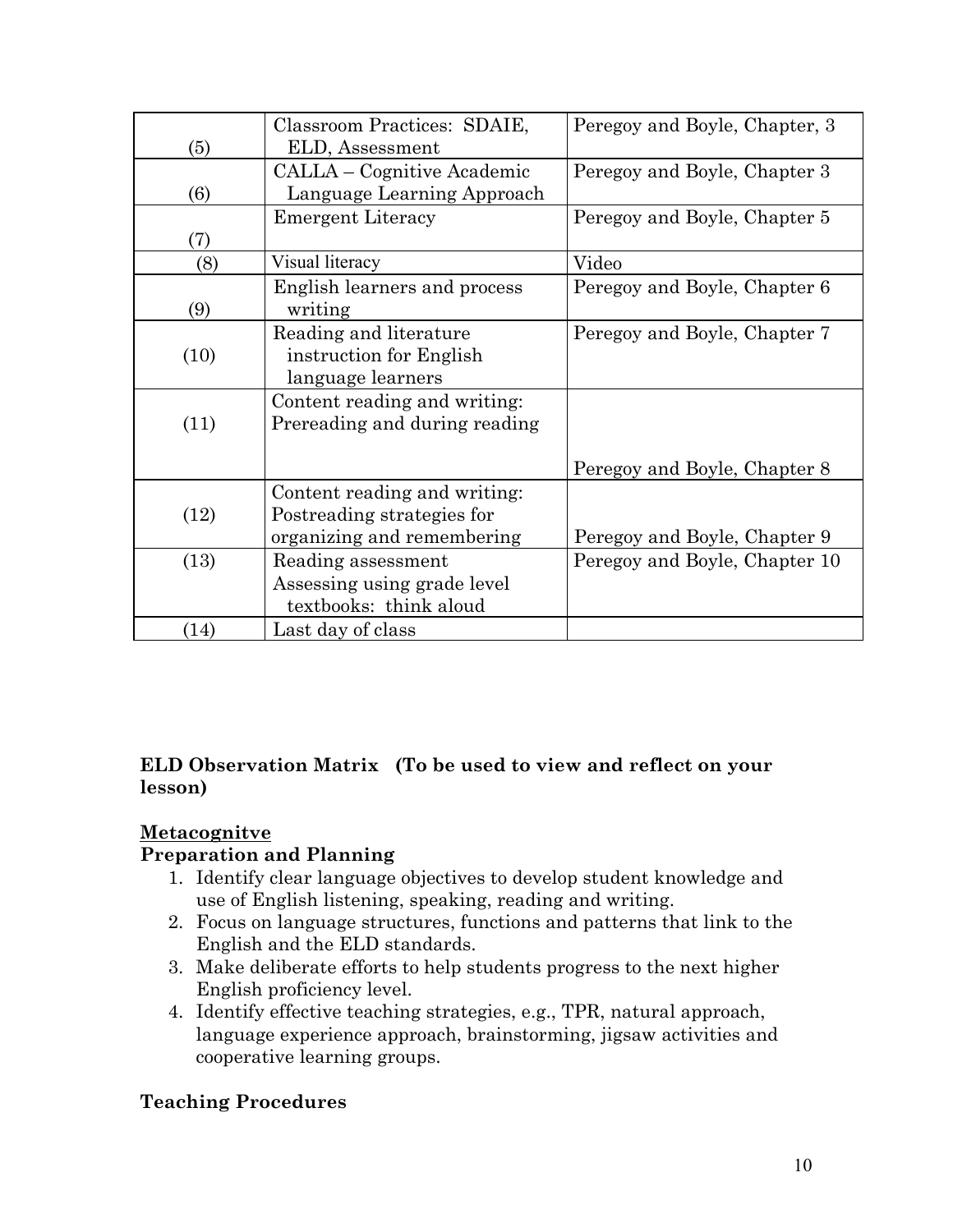- 1. Follow a logical instructional sequence: into, through, beyond
- 2. Use various teaching modalities, e.g., mini-lessons or lectures, handson activities, and demonstrations or modeling.
- 3. Apply multiple methods of evaluating learning outcomes

### **Additional Support**

- 1. Provide primary language materials when appropriate, e.g., cognates, dictionaries
- 2. Use pictures, visuals, realia, manipulatives, graphic organizers, learning centers and technology
- 3. Debrief learning strategies with students

## **Planning for Success: Could Students...**

- 1. Describe how to proceed and accomplish learning new information
- 2. Monitor the learning process, pose questions
- 3. Self-evaluate the learning process

# **Cognitive**

#### **Background Knowledge**

- 1. Assess what students already know
- 2. Preview/review material
- 3. Link what the students know to new learning
- 4. Stimulate the interest of students
- 5. Pre-teach key vocabulary

#### **Accessing Knowledge**

- 1. Model language structures using structured conversations
- 2. Use modified speech, body language, gestures, facial expressions, redundancy when appropriate
- 3. Assess different learning modalities
- 4. Incorporate real life experiences, using examples from students' communities, cultures
- 5. Ask questions based on students' language proficiency level (beginning, early intermediate, intermediate, early advanced, advanced)
- 6. Provide opportunities to apply and practice new learning for transfer of knowledge

#### **Checking for Understanding**

- 1. Allow longer pause time for students to respond
- 2. Review main topics and key vocabulary
- 3. Provide multiple opportunities to demonstrate understanding
- 4. Provide opportunities for students to reflect on materials presented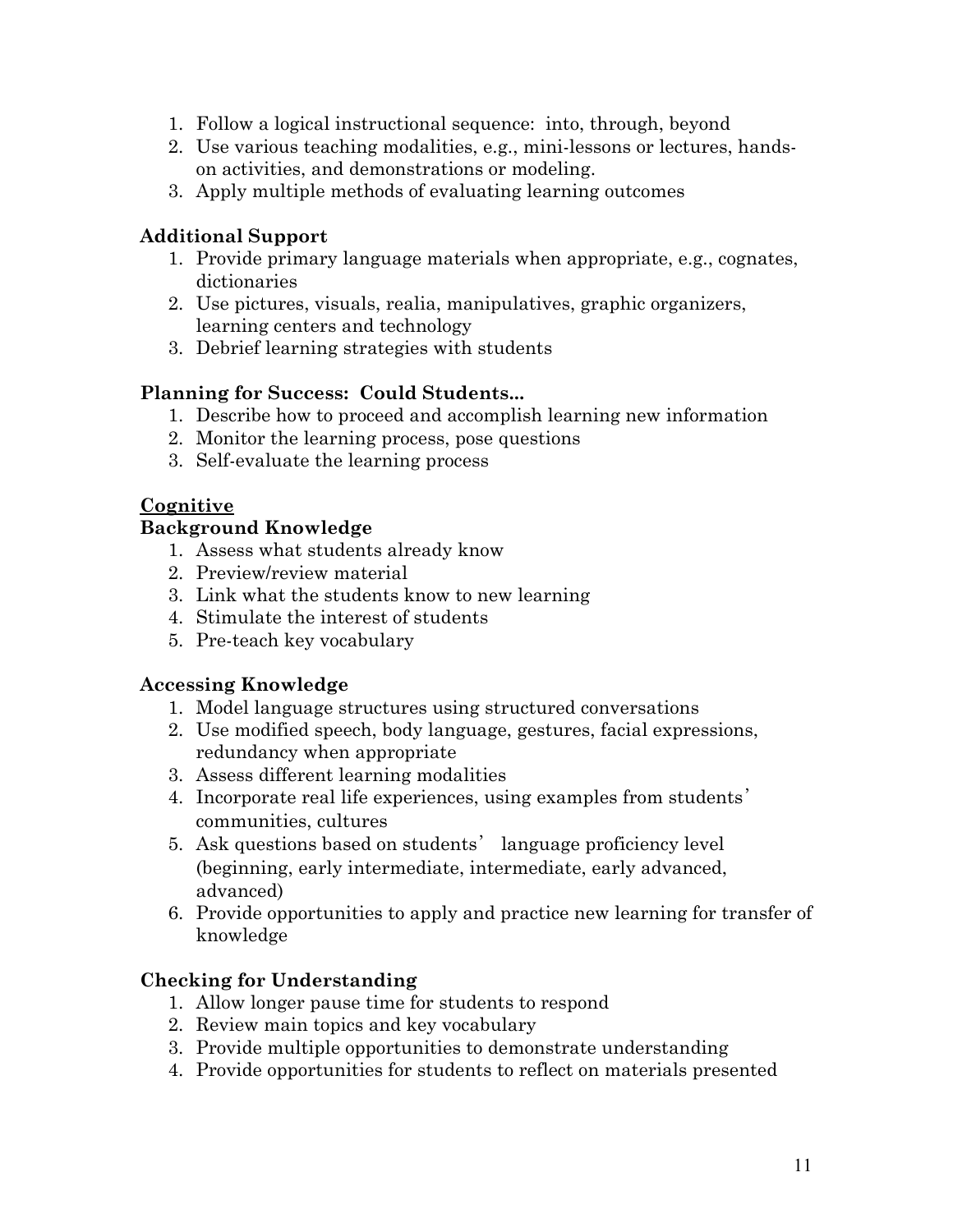### **Learning Outcomes and Strategies: Could Students...**

- 1. Apply English listening, speaking, reading, and writing skills
- 2. Ask and/or answer questions: make statements using acquired English language structures
- 3. Utilize problem-solving strategies, e.g., pointing, acting out, matching, labeling, and categorizing
- 4. Apply knowledge: analyze, synthesize, and evaluate
- 5. Make connections to real life experiences prior to learning content in all curriculum areas

#### **Social Affective**

#### **Classroom Environment**

- 1. Nurture supportive environments and encourage student participation
- 2. Keep a low anxiety level
- 3. Show respect for diverse cultures
- 4. Avoid forces oral production
- 5. Minimize overt error correction; focus on communicating meaning rather than on language forms

## **Interaction**

- 1. Respect students as capable individuals
- 2. Provide opportunities for students to practice oral English in pairs, small groups or whole class.
- 3. Utilize interaction to develop English language skills in a variety of grouping configurations
- 4. Ensure equitable status
- 5. Model and teach use of positive language

#### **Culturally Responsive Strategies**

- 1. Incorporate various learning styles and modalities
- 2. Learn about students' cultures
- 3. Design activities that allow all students to participate
- 4. Plan activities that allow students to experience success
- 5. Nurture positive self-esteem

#### **Motivation and Cooperation: Could students.....**

- 1. Ask questions for clarification
- 2. Listen attentively
- 3. Work on task independently and cooperatively
- 4. Display active interest in the lesson